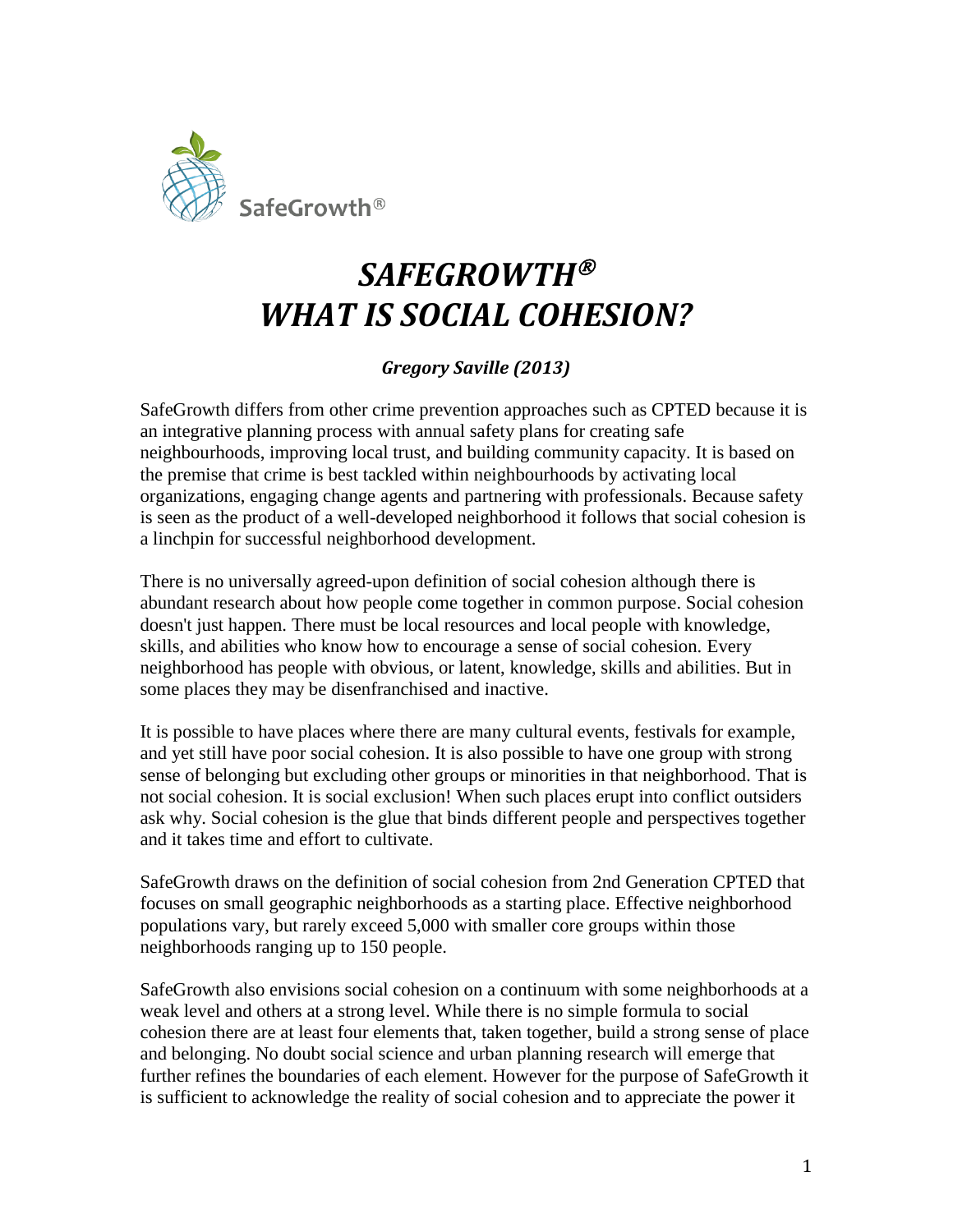has to improve quality of life. The four elements do not need to be present in equal amounts. It may even be possible for one element to be absent and still end up with a cohesive neighborhood. However that is much less likely than if all four elements are present to some extent. The four elements are:

- 1. A sense of commitment to a place,
- 2. A desire to live, work or play together in harmony,
- 3. A set of shared values and sense of belonging,
- 4. A commitment to solving some shared challenge.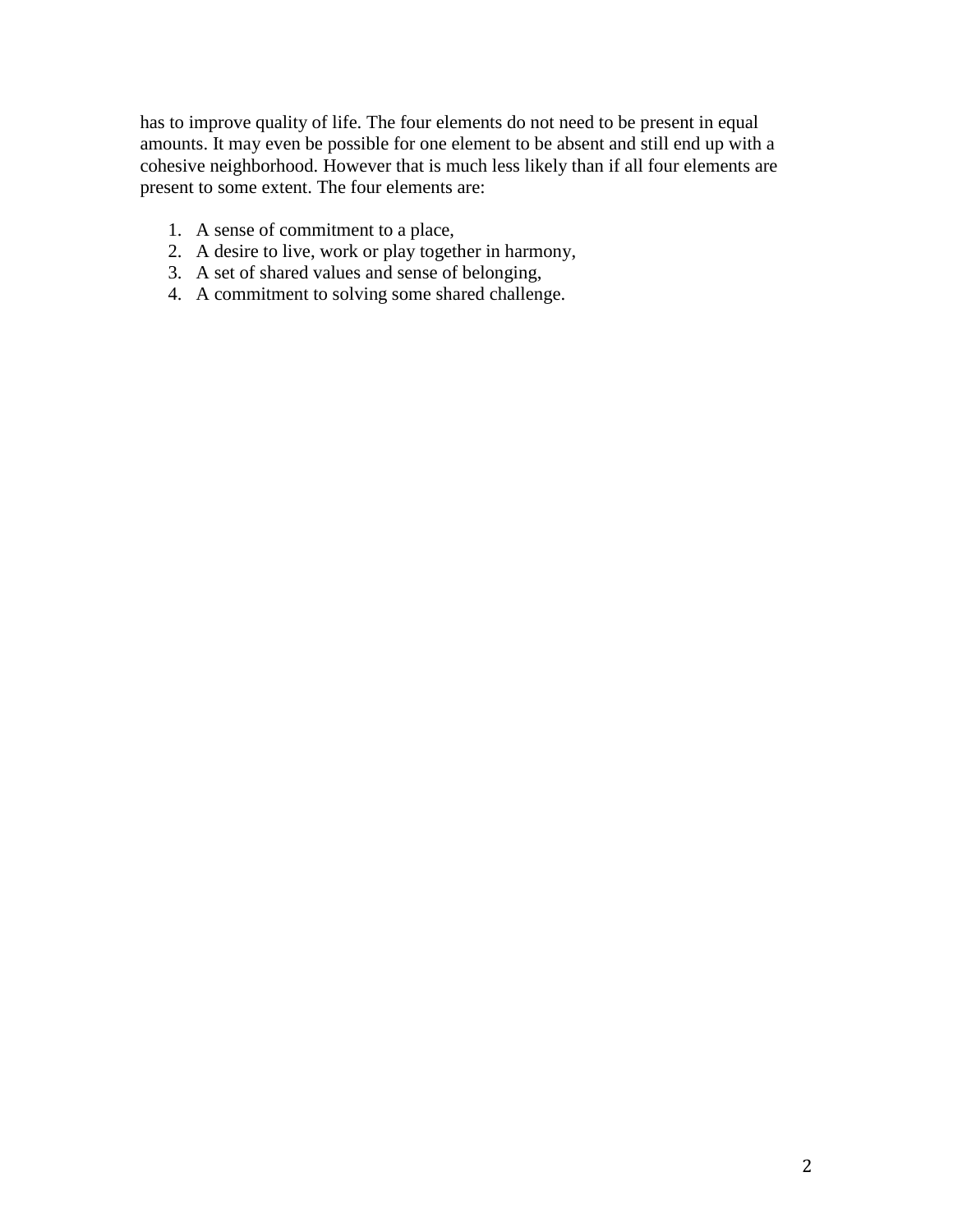**1. The sense of commitment** to a place can be demonstrated in multiple ways, for example attending social events or participating in local organizations to make improvements to the neighborhood. However demonstrated commitment can also result from making other types of contributions, for example the elderly may be unable to attend local events to assist the neighborhood but instead provide other forms of support.

**2. A desire to live, work or play together** in harmony is a fundamental requirement for social cohesion. Doing things together is a common activity however in the cohesive neighborhood there is a specific desire to seek them out. Additionally there is a desire to ensure harmony rules over conflict. Conflict may arise, as in all groups, but there is a desire and actions to seek out resolution to that conflict.

**3. Shared values and a sense of belonging** is another fundamental requirement for social cohesion. However the shared values may or may not relate to values in the larger society, for example religious or political values. Instead in a socially cohesion neighborhood values can simply relate to the shared belief in collaborative problemsolving or respect for diversity. The shared values also need to help provide a sense of belonging for all those in the neighborhood, for example those with diverging opinions or minority status should not feel excluded from neighborhood life.

**4. A commitment to solving some shared challenge.** Unlike cultural events where people come together for entertainment and play, social cohesion has an added dimension of partnering to address some local challenge. The challenge can be immediate or remote. It can be a single issue or many issues. There are instances when it is possible to create a sense of social cohesion with no challenge, however very few places have no challenges whatsoever. Further, when people come together in common purpose they are more likely to bridge differences of opinion and commit personal time and resource. This element hinges on the truism that a neighborhood unified is stronger than a neighborhood divided.